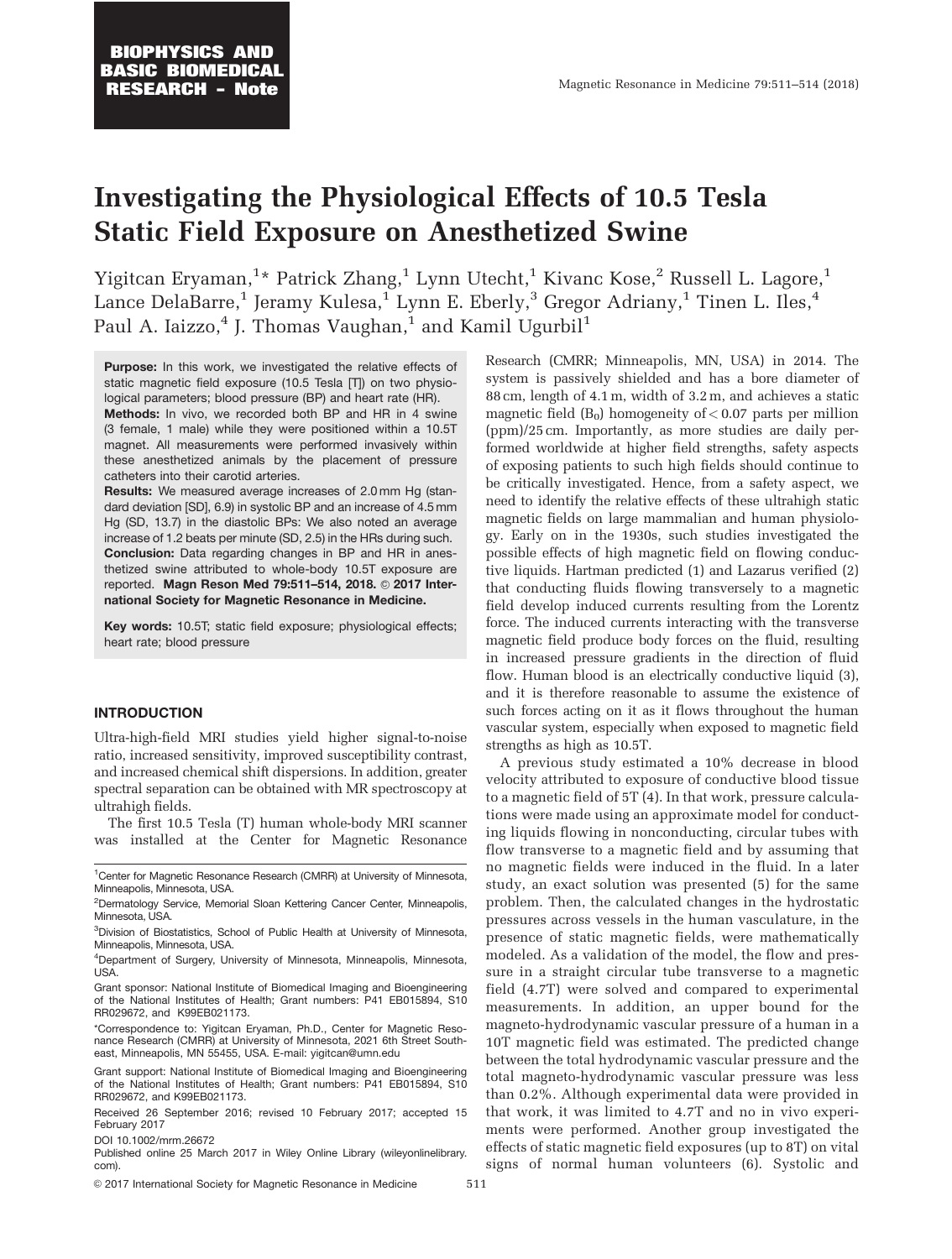diastolic blood pressures (BPs) were measured noninvasively using pressure cuffs. It was noted that a statistically significant induced increase of 3.6 mm Hg was observed in the systolic BPs in response to the 8.0T field.

Performing noninvasive, reproducible BP assessments can be a difficult task, especially in an ultra-high-field MR environment. For example, various MR studies have been conducted using noninvasive techniques, but these reports have noted their own drawbacks in terms of data acquisition and accuracy (7–9). In other words, invasive BP measurements are considered as a more-accurate technique and have been performed during in vivo nonhuman, animal studies (9).

In the present study, we invasively measure BPs and heart rates (HRs) in anesthetized swine as an accurate means to investigate short-term physiological effects of 10.5T static magnetic field exposure.

## METHODS

#### Animal Preparation

We measured invasively BPs and HRs from 4 swine (3 female, 1 male) in vivo, while they were in the 10.5T magnet, located within the CMRR at the University of Minnesota. The weights of the animals varied between 32 and 73 kg.

Animals were acclimated within the Research Animal Resources (RAR) facility at the CMRR for 2 to 3 days before study to minimize anxiety. They were fasted for 12 hours preceding the induction of the anesthesia to avoid complications (10): Water was available for these animals.

Anesthesia was initially induced in all animals with a Telazol  $(5-10 \text{ mg/kg})+Xylazine$   $(1-3 \text{ mg/kg})$  mixture, administered in the RAR facility by intramuscular injections. Animals were then transported to a preparation (prep) room, where we immediately started to monitor physiological parameters  $(SpO<sub>2</sub>, EtCO<sub>2</sub>, HRs, and tempera$ tures) using a patient monitor (Invivo 3150 MRI; Invivo, Gainsville, FL, USA). The initial monitoring and recording of these physiological parameters in the prep room enabled us to assess the animals given anesthetic in depth, to decide when to intubate and initiate the surgery required for probe placement. Once a given animal was intubated, we then administered isoflurane  $(\sim1.5\%)$  by a vaporizor, in 50% air/50% oxygen mixture. A ventilator (Ohmeda 7000) was used to provide positive pressure ventilation at a respiratory rate of 11 to 12 cycles/min. In each animal, an ear vein was catheterized to administer saline solution (0.9% NaCl) as needed to prevent animal dehydration.

After all the physiological parameters were stable, we made an incision in the neck to expose the right carotid artery. The distal end of this artery was ligated in order to prevent blood flow. A small hole was then made in the artery and a pressure catheter was immediately inserted into the artery, with a length of 20 to 30 cm. The catheter was then fixed in place and the surrounding tissue was sutured shut. The animal was left lying on the operation table for approximately 30 minutes to stabilize. After ensuring that all of the physiological parameters were unchanging, we started recording the pressure waveform in the preparation room. All surgeries and experiments were conducted in accord with an approved



FIG. 1. The waveform, as obtained by the data acquisition system, is shown. Analysis was madeafter the experiment to calculate the systolic/diastolic BPs and the HR.

institutional animal care and use committee protocol (ID: 1408-31748A) at the University of Minnesota.

We used a single pressure sensor system for all of our experiments (AD Instruments, Sydney, Australia), which consisted of a Blood Pressure Transducer, a quad Bridge Amplifier, and data acquisition hardware (PowerLab). The system was calibrated before each study outside of the scanner in a low-magnetic-field environment: A calibrated sphygmomanometer was used to manually provide high and low reference pressure values required for the calibration. The electronic components of the system remained outside of the shield during the whole study to minimize any interaction with the static magnetic field. A single channel was used to record the pressure data: A sampling rate of 4 kHz was used. No digital filtering or data processing was performed during acquisition. Data were collected at three conditions in the following order: 1) in the prep room; 2) in the 10.5T magnet room on the table outside the bore; and 3) inside the bore (landmarked on the head). For 2 animals, we recorded measurements with one additional landmark location on their chests. All measurements were performed with each animal fully anesthetized and lying in a supine position. Durations of data acquisition ranged from 10 to 30 minutes per location. Average systolic/ diastolic BPs and average heart rates were calculated after the data collections using an in-house MATLAB (The MathWorks, Inc., Natick, MA, USA) script: It performed peak detection and basic statistical analysis. Data are presented as means and standard deviations (SDs) and 95% confidence intervals for both the mean BPs and the mean HRs were noted.

## RESULTS

Figure 1 shows the raw waveforms obtained by the utilized data acquisition system. The high frequency content corresponds to pressure transition between systole and diastole phases of the functional swine heart (the waveform was scaled to clearly display a few cycles). The low-frequency content was attributed, in part, to ventilation of the animal ( $\sim$ 11–12 cycles/min). Such waveforms were later analyzed to calculate the mean systolic and diastolic BPs as well as heart rates. Figure 2 shows the mean value of these parameters for each animal studied, in each of the aforementioned experimental conditions (ie, in the prep room, in the magnet room on the table outside the bore, and inside the bore). The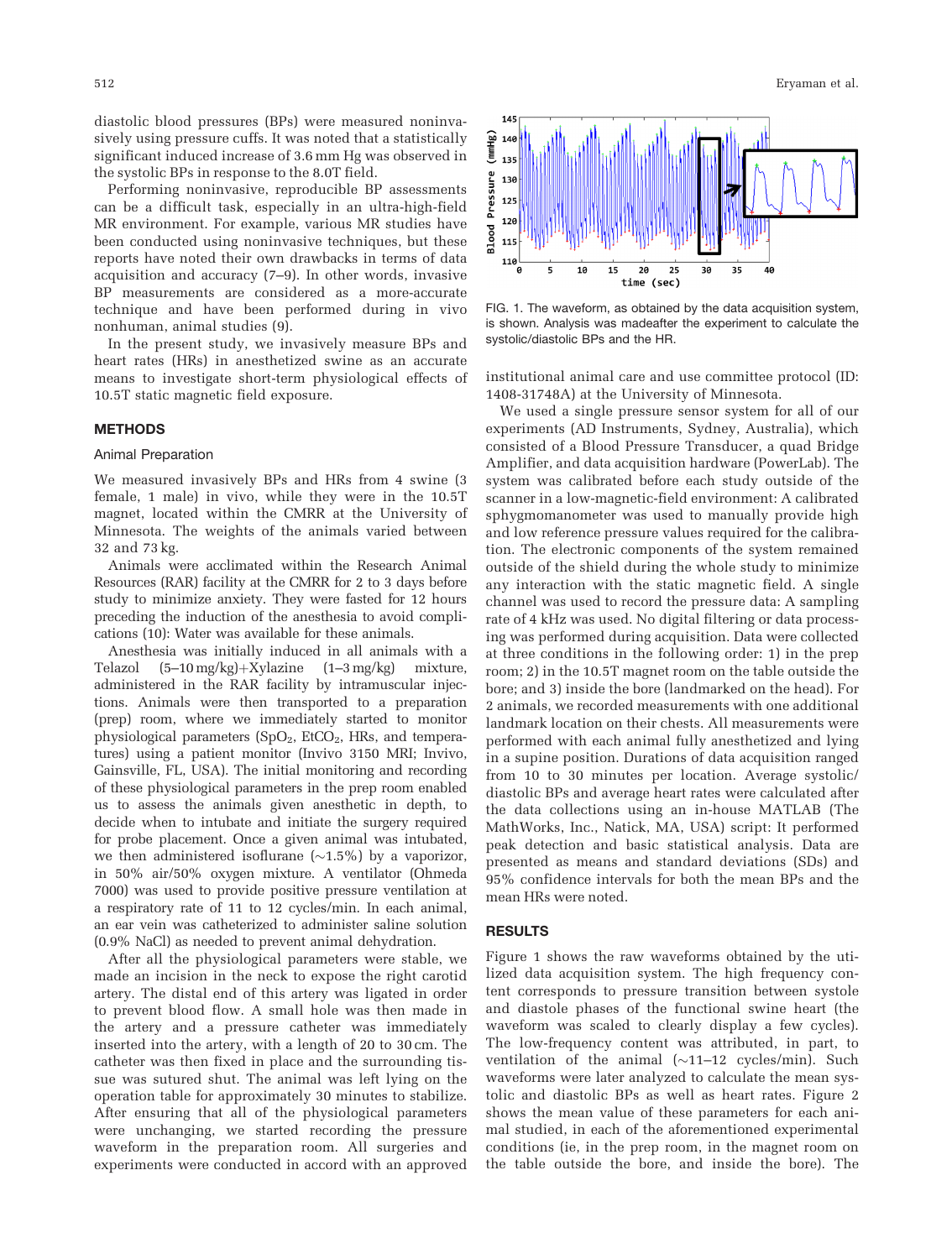FIG. 2. Mean and SD value of BP and heart rate obtained from 4 swine are shown for 3 different measurement sets. Error bars denote the within-condition withinswine SD.



mean values of the same parameters (averaged across swine) and their SD are shown in Table 1. The comparisons between the prep room and the magnet room (outside the bore) data show that the cardiovascular parameters of these animals were stable during the transport. Considering the two conditions within the 10.5T magnet room (on the table outside of the bore and inside the bore), the observed increases in the mean values of systolic BPs, diastolic BPs, and the HRs were 2 mm Hg, 4.5 mm Hg, and 1.2 beats per minute (bpm), respectively. Note that examination of the field patterns of the magnet (made available from the manufacturer) showed that animals experienced approximately 1T when they were on the patient table outside the bore.

Finally, Figure 4 shows the mean and SD of the BP in 2 swine when they were landmarked at head versus chest inside the bore. The systolic and diastolic BP were both reduced by 2.5 mm Hg, respectively, when the landmark positions of the animals were changed from head to chest. The analysis of the field maps of the magnet shows that moving the animal between two landmark positions corresponded to a change in the field from 10.5 to 10.0T.

# DISCUSSION AND CONCLUSIONS

Here, we describe in vivo animal studies performed to investigate the potential physiological effects of being scanned within a 10.5T magnetic field exposure. The changes in BPs and heart rates in healthy swine attributed to whole-body 10.5T exposure is reported. Furthermore, the changes in BPs and HRs attributed to land marking the animals at different anatomical locations (head vs chest) is also reported (ie, this shift within the 10.5T bore of 50–60 cm, corresponded to 0.5T change in field strength).

We utilized 4 healthy swine in our experiments, which had body masses similar to adult humans. We calculated the confidence interval curves assuming a T-distribution, which is appropriate for small sample size  $(n < 30)$ . The means and the SDs obtained for the

#### Table 1

The mean values and standard deviation of measurements (across pigs) obtained during 3 different sets are shown.

| Mean/STD           | Prep Room | Outside Bore | In the Bore |
|--------------------|-----------|--------------|-------------|
| Systolic BP(mmHq)  | 125/13.4  | 123.7/11.3   | 125.7/12.1  |
| Diastolic BP(mmHq) | 92.7/19.8 | 90/17.5      | 94.5/17.9   |
| Heart Rate(bpm)    | 99.2/9.2  | 99.3/10.65   | 100.5/12.5  |

studied parameters from this sample population were used in our confidence interval calculations.

It should be noted that, using our experimental approach for monitoring, that if blood leaked into the pressure catheter, it could clot and disrupt the resultant data acquisition. Thus, in order to prevent such an issue, we injected heparin into the intravenous tube (as needed): Note that in a patient scan, they would likely not be on heparin.

Investigation of the convergence of the confidence interval curve was useful to determine the minimal number of animals required for this work. In addition, we compared our confidence interval (for  $n = 4$ ) to the report by Nakao et al (11) who monitored BP changes in swine caused by moving the animals to various anatomical positions (rolling from supine to left lateral and supine to right lateral). Relative to our data, in their work, the changes in the left and right ventricular pressure were measured as swine were shifted from supine to left lateral and supine to right lateral positions. Our data compared well with theirs for the left ventricular systolic pressures. This can be justified easily because the pressure measured in the carotid artery is approximately equal to left ventricular pressure. Through this comparison, we related the possible effects of 10.5T exposure to any effects observed attributed to a normal and presumably safe behavior in swine. It should also be noted that our confidence interval was smaller than, or comparable to, the BP changes associated with normal animal activities. Nevertheless, this confidence interval may be made



FIG. 3. Width of the confidence intervals (for changes in the mean systolic BP,  $\triangle$ SBP) based on the SD is shown. The variation of the confidence interval was useful to determine the minimal number of animals required for this work. Figure also shows the comparison of our confidence interval to the report by Nakao et al (11), who monitored left ventricular systolic blood pressure (LVSP) changes in swine caused by moving the animals to various anatomical positions (rolling from supine to left lateral and supine to right lateral).